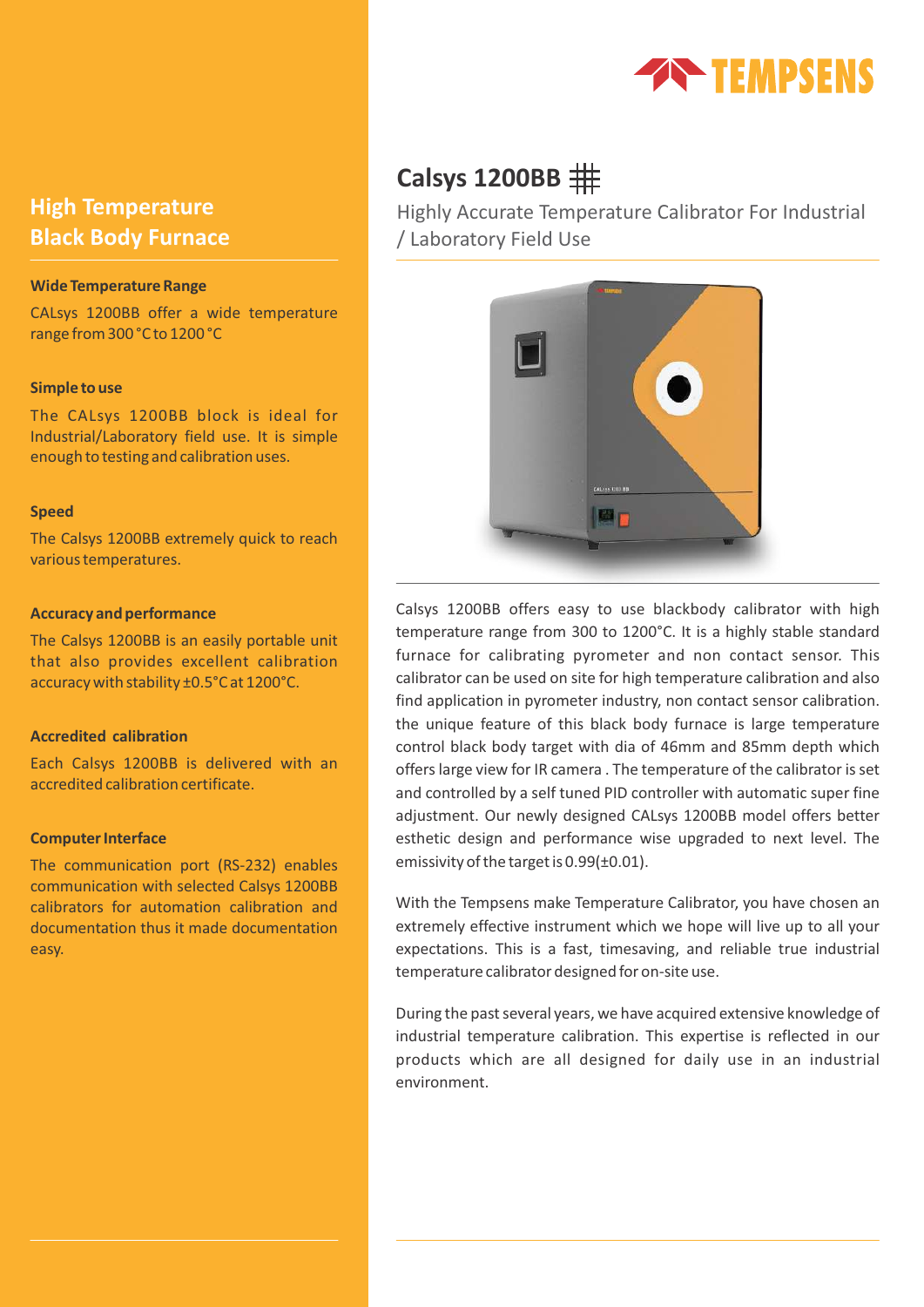# **Specifications**

| Temperature range                                   | 300 °C to 1200 °C                                            |  |  |  |  |
|-----------------------------------------------------|--------------------------------------------------------------|--|--|--|--|
| Accuracy                                            | ±2 °C                                                        |  |  |  |  |
|                                                     | ±0.2°C at 300°C                                              |  |  |  |  |
| Stability                                           | ±0.3°C at 800°C                                              |  |  |  |  |
|                                                     | ±0.5°C at 1200°C                                             |  |  |  |  |
| Cavity type                                         | Silicon carbide                                              |  |  |  |  |
| <b>External Aparture</b>                            | 40mm dia                                                     |  |  |  |  |
| <b>Cavity Diameter</b>                              | 46 mm (85mm depth)                                           |  |  |  |  |
| Emissivity                                          | $0.98 \ (\pm 0.02)$                                          |  |  |  |  |
| Method of Control                                   | Self tunned PID controller<br>$1.5$ Hrs                      |  |  |  |  |
| Heating time                                        |                                                              |  |  |  |  |
| Resolution                                          | $1^{\circ}$ C                                                |  |  |  |  |
| Display                                             | LCD, °C or °F user-selectable<br>590(H) x 450(W) x 530(D) mm |  |  |  |  |
| Size (H x W x D)                                    |                                                              |  |  |  |  |
| Weight                                              | 50Kg                                                         |  |  |  |  |
| Power requirements                                  | 230 VAC, 2.5 KW(50 Hz)                                       |  |  |  |  |
| Computer interface                                  | RS - 232                                                     |  |  |  |  |
| Calibration                                         | Accredited calibration certificate provided                  |  |  |  |  |
| Environmental operating conditions                  | 0 °C to 40 °C, 0 % to 90 % RH (non-condensing)               |  |  |  |  |
| Specifications valid in environmental<br>conditions | 13 °C  33 °C                                                 |  |  |  |  |

# **STABILITY OF CALSYS 1200 BB**